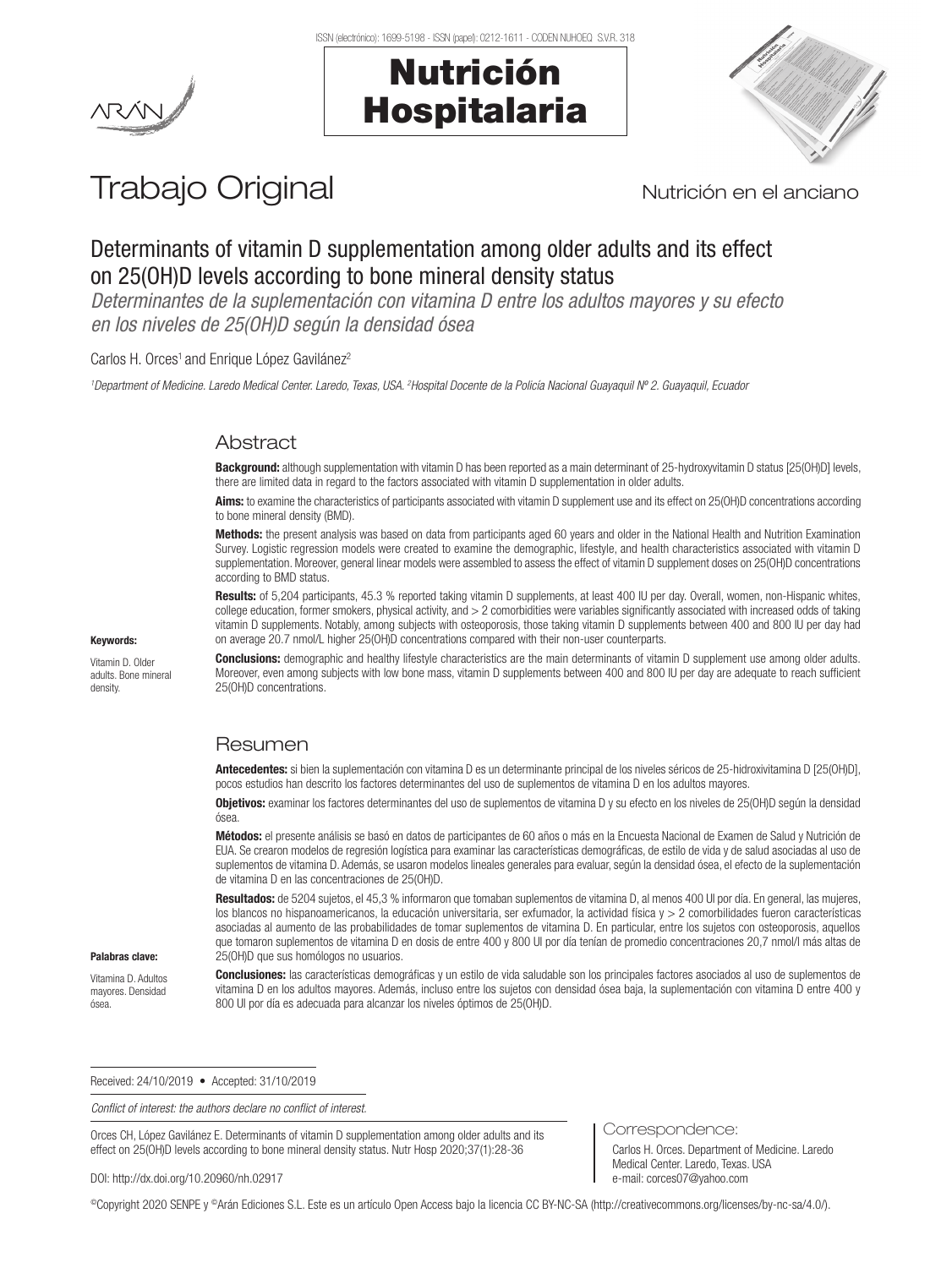# INTRODUCTION

Older adults are at increased risk of vitamin D deficiency because of an age-related decline in the efficiency of vitamin D synthesis and metabolism, and limited sun exposure (1,2). Insufficient vitamin D intake, race, adiposity, and chronic diseases may also contribute to inadequate vitamin D status (3). Previous population-based studies have reported a significant positive association between 25-hydroxyvitamin D (25(OH)D) concentrations and bone mineral density (BMD). For instance, among participants in the Longitudinal Aging Study Amsterdam, BMD parameters increased up to the serum [25(OH)D] level of at least 50 nmol/L, while among participants in the National Health and Nutritional Examination (NHANES) III Survey, BMD of the hip increased with higher serum 25(OH)D levels up to about 80 nmol/L (4,5).

A recent analysis of the NHANES cycles 2011-2014 reported that 2.9 % and 12.3 % of U.S. adults aged 60 years and older were at risk of 25(OH)D deficiency and inadequacy, respectively. Notably, the prevalence of the risk of 25(OH)D deficiency was less than 5 % for all races among vitamin D supplement users (6). Although vitamin D supplements have been consistently reported to be a main determinant of adequate 25(OH)D status, a low prevalence of vitamin D supplements has been described among older adults across different latitudes (7-12). Despite this evidence, a few studies have been conducted to examine factors associated with vitamin D supplementation, particularly in older adults (13,14). Thus, the present study aimed to examine the associations between demographic, lifestyle, and certain health characteristics of older adults and vitamin D supplementation. A secondary objective was to assess the effect of vitamin D supplements on 25(OH)D concentrations according to BMD status.

# **METHODS**

The NHANES is a biannual cross-sectional study conducted by the National Center for Health Statistics of the Centers for Disease Control and Prevention. The purpose of the NHANES is to collect data about the health, nutritional status, and health behaviors of the noninstitutionalized civilian resident population in the U.S. The NHANES data were obtained using a complex, multistage probability sampling design to select a sample representative of the U.S. civilian household population (15). In this analysis, 6,068 participants aged 60 years and older were selected in the NHANES cycles 2007-2010 and 2013- 2014; those with missing data on BMI ( $n = 369$ ), dietary supplements  $(n = 7)$ , and 25(OH)D levels  $(n = 755)$  were excluded, leaving a total sample size of 5,204 older adults. Participants with missing data were more likely to be non-Hispanic blacks, had less than high school education, were physically inactive, and reported fair to poor health.

#### CHARACTERISTICS OF PARTICIPANTS

The demographics file provides individual, family, and household level information on the following topics: The six-month time period when the examination was performed (November 1<sup>st</sup> through April 30<sup>th</sup> and May 1<sup>st</sup> through October 31<sup>th</sup>), age, gender, race/ethnicity (Mexican American and other Hispanics grouped as Hispanic, non-Hispanic white, non-Hispanic black, and other races), education (< high school, high school/GED equivalent, some college or AA degree, college graduate or above). The ratio of family income to poverty threshold as a measure of socioeconomic status was calculated, and families with a ratio < 1.00 were considered below poverty level. In the Mobile Examination Center, the body mass index (BMI) was calculated as body weight (kilograms) divided by height (meters squared), and subjects were classified as normal-weight  $\approx 25.0$  kg/m<sup>2</sup>), overweight (25.0-29.9 kg/m<sup>2</sup>), or obese ( $\geq$  30 kg/m<sup>2</sup>). Since underweight subjects accounted for a small number of participants ( $n = 77$ ), they were grouped with normal-weight participants. Smoking status was classified as current, former, or never smoker. Participants were also asked "In any one year, have you had at least 12 drinks of any type of alcoholic beverage?" Those who responded affirmatively were defined as alcohol users. Moreover, subjects were asked "Is there a place that you usually go when you are sick or need advice about your health?" and "Are you covered by health insurance or some other kind of health care plan?" Those who responded affirmatively to these questions were defined as having access to health care and health insurance, respectively.

The Physical Activity Questionnaire was used to assess participants' leisure-time physical activity status. The reported number of days and time in minutes spent performing vigorous or moderate leisure-time physical activity in the previous week were calculated. Based on the 2008 Physical Activity Guidelines for Americans, three levels of physical activity were created: 1) participants who engaged in  $\geq$  150 min/week of moderate activity, or  $\geq$  75 min/ week of vigorous activity, or  $\geq$  150 min/week of an equivalent combination were defined as physically active; 2) insufficiently active were considered those who reported some physical activity, but no enough to meet the active definition  $(> 0$  to  $< 150$  min/ week); inactive were those that reported no physical activity (16).

Older adults reported their general health, which was categorized as good to excellent and fair to poor. The diagnosis of diabetes was established if participants reported a physician diagnosis of diabetes or had HbA1c  $\geq$  6.5 % (17). Moreover, the number of comorbidities was assessed by asking participants "Has a doctor or other health professional ever told you that you had arthritis, congestive heart failure, coronary heart disease, stroke, chronic bronchitis, or cancer?" Based on the number of comorbidities, a comorbidity score was created  $(0, 1, \ge 2)$ .

The 2007-2010 and 2013-2014 femur scans were acquired with Hologic QDR-4500A fan-beam densitometers (Hologic, Inc., Bedford, Massachusetts, USA) and software version Discovery v12.4. The DXA examinations were administered by trained and certified radiology technologists. Further details of the DXA examination protocol are documented in the Body Composition Procedures Manual located on the NHANES website (18). As recommended by the WHO, 20- to 29-year-old non-Hispanic white women from NHANES III were used as the reference group. The specific NHANES III cutoff values used to define osteopenia and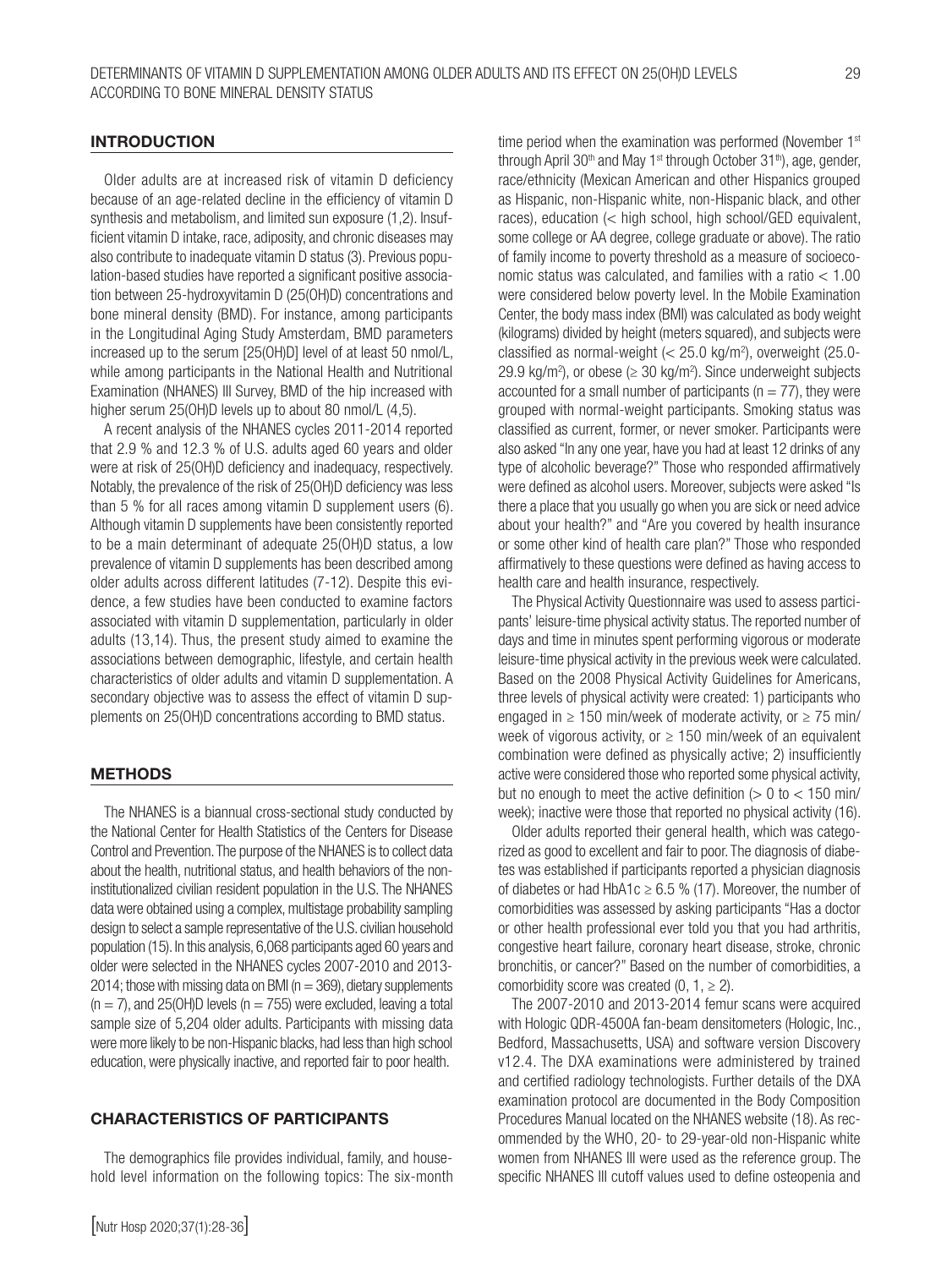osteoporosis were  $0.561$  to  $0.74$  g/cm<sup>2</sup> and  $0.56$  g/cm<sup>2</sup> or less for the femur neck, respectively (19). In the Osteoporosis file, participants were asked "Have you ever taken any prednisone or cortisone pills nearly every day for a month or longer?" Those who responded affirmatively to this question were defined as glucocorticoids users.

# VITAMIN D INTAKE

The NHANES dietary data were used to estimate vitamin D intake from the types and amounts of foods and beverages consumed during the 24-hour period prior to the interview. All NHANES participants responding to the dietary recall interview were also eligible for the dietary supplement and antacid use questions. Each total intake record contains the total number of supplements and antacids reported for that participant, and the mean daily intake aggregates of 34 nutrients/dietary components from all supplements and antacids, as calculated using the NHANES dietary supplement database. Data were routinely examined for discrepancies and erroneous entries. Trained nutritionists reviewed the incoming data and matched the reported dietary supplement entries to known supplements from the in-house product label database, where possible; sought additional product labels if feasible; assigned generic or default supplements as appropriate; transferred or removed products that were not considered dietary supplements; and assigned matching codes (20).

# 25(OH)D CONCENTRATIONS

The CDC-standardized liquid chromatography-tandem mass spectrometry (LC-MS/MS) method was used for measurement of 25(OH)D during the study period, which allows laboratories and surveys to compare 25(OH)D measurements. The CDC decided to develop a LC-MS/MS method traceable to the NIST-reference materials for NHANES, and used this method starting with NHANES 2007-2008. The CDC recommends using the total 25(OH)D level in SI units (nmol/L) measured directly by LC-MS/MS, and converting this quantity to conventional units (1 nmol/ $L = 0.4066$ ) ng/mL) if needed. This method has better analytical specificity and sensitivity compared to immunoassay methods, and fixed analytical goals for imprecision ( $\leq$  10 %) and bias ( $\leq$  5 %) (21).

# STATISTICAL ANALYSIS

The descriptive characteristics of the study population were reported as percentages with their respective standard errors. The chi-squared test was used to compare the prevalence of vitamin D supplement use according to demographic, lifestyle, and health characteristics of the participants. Moreover, the proportions of older adults with dietary and supplements intake below the Estimated Average Requirement (EAR) for vitamin D were calculated according to BMD status. The EAR is the average daily nutrient intake level that is estimated to meet the nutrient needs of half of the healthy individuals in a life stage or gender group, which is 400 IU per day for vitamin D as recommended by the 2011 Institute of Medicine report (22). Logistic regression models were created to examine the associations between characteristics of participants and vitamin D supplement use while simultaneously adjusting for all statistically significant variables found in the bivariate analysis. In subgroup analyses, general linear models adjusted for six-month time period, age, gender, race/ethnicity, education, ratio of family income to poverty, BMI, smoking status, alcohol use, physical activity, access to health care and insurance, health status, diabetes, number of comorbidities, glucocorticoids use, and vitamin D intake from food were created to assess the independent effect of vitamin D supplements (none, 1-399 IU/day, 400-800 IU/day, and  $\geq$  800 IU/day) on 25(OH)D concentrations according to BMD status (normal, osteopenia, osteoporosis). Statistical analyses were performed using the SPSS Complex Sample software, V.17 (SPSS Inc, Chicago, Illinois, USA) to incorporate constructed weights for the combined survey cycles and obtain unbiased, national estimates representative of the older U.S. population. A *p* value < 0.05 was considered statistically significant.

#### RESULTS

A total of 5,204 participants with a mean age of 69.7 (SE, 0.1) years comprised the study sample. As shown in table I, the majority of older adults reported their race/ethnicity as non-Hispanic white. In addition, a significant proportion of participants were obese and physically inactive. In general, older adults reported good to excellent health, and had access to health care and health insurance. Of relevance, the crude prevalence of osteoporosis and vitamin D inadequacy was 7 % (SE, 0.5) and 14 % (SE, 0.5), respectively. Notably, only 45.3 % (SE, 1.1) of older adults reported taking vitamin D supplements, at least 400 IU/day, in the previous 30 days.

As shown in table II, the prevalence of vitamin D supplementation was significantly higher among women, non-Hispanic whites, subjects with college education, and incomes above poverty level when compared to the rest. Similarly, a higher proportion of non-smokers, physically active subjects, and those who were found to be in good to excellent health reported taking vitamin D supplements. Moreover, as shown in table III, after adjustment for potential confounders, women, non-Hispanic white, college education, former smoker, physical activity, and  $> 2$  comorbidities were characteristics of participants significantly associated with increased odds of taking vitamin D supplements.

Figure 1 presents the percentage of older adults below the EAR for vitamin D stratified according to BMD status. Overall, 89 % (SE, 0.6), 91 % (SE, 0.8), and 93 % (SE, 1.6) of older adults with normal BMD, osteopenia, and osteoporosis did not meet the EAR for vitamin D with food alone, respectively. However, these percentages considerably decreased among vitamin D supplement users. For instance, the proportion of older adults with inadequate vitamin D intake across their BMD status decreased by about 49 % while adding vitamin D supplements to sources from food.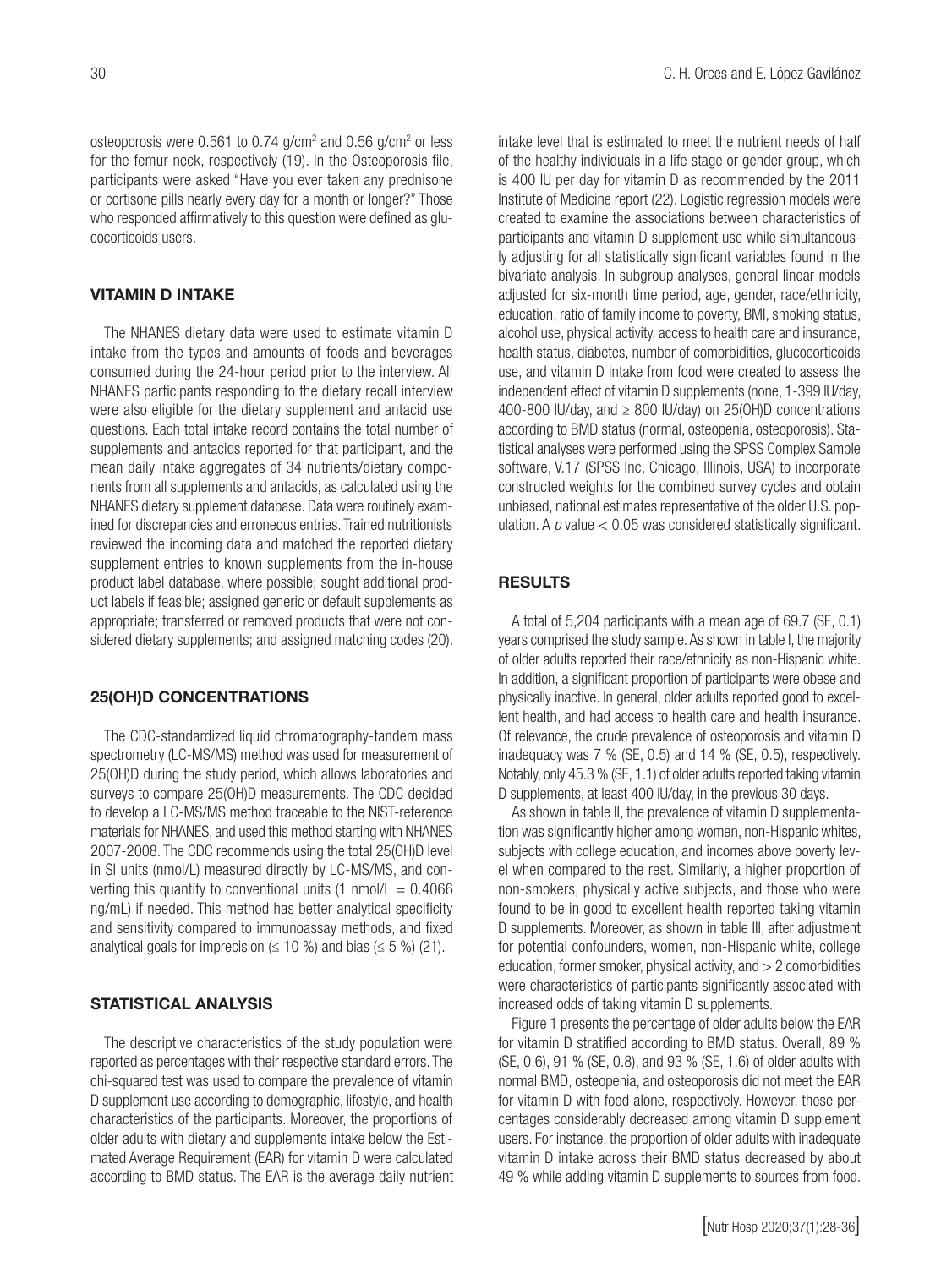# Table I. Characteristics of participants aged 60 years and older in the NHANES

|                           | $\mathsf{r}$ | Weighted %<br>(SE) |  |  |  |
|---------------------------|--------------|--------------------|--|--|--|
| Six-month period          |              |                    |  |  |  |
| Nov 1st to Apr 30th       | 2,294        | 38.3(3.6)          |  |  |  |
| May 1st to Oct 31th       | 2,910        | 61.7(3.6)          |  |  |  |
| Age (years)               |              |                    |  |  |  |
| $60 - 79$                 | 4,238        | 83.0 (0.9)         |  |  |  |
| $\geq 80$                 | 966          | 17.0 (0.9)         |  |  |  |
| Gender                    |              |                    |  |  |  |
| Male                      | 2,526        | 44.9 (0.6)         |  |  |  |
| Female                    | 2,678        | 55.1(0.6)          |  |  |  |
| Race/ethnicity            |              |                    |  |  |  |
| Hispanic                  | 1,147        | 7.5(1.1)           |  |  |  |
| Non-Hispanic white        | 2,836        | 79.8 (1.6)         |  |  |  |
| Non-Hispanic black        | 931          | 8.1(0.8)           |  |  |  |
| <b>Others</b>             | 290          | 4.6(0.5)           |  |  |  |
| Education                 |              |                    |  |  |  |
| Less than high school     | 1,685        | 21.4(1.4)          |  |  |  |
| High school graduate      | 1,228        | 24.5 (0.8)         |  |  |  |
| Some college or AA degree | 1,250        | 27.8(0.8)          |  |  |  |
| College graduate or above | 1,032        | 26.2(1.3)          |  |  |  |
| RIP                       |              |                    |  |  |  |
| < 1.00                    | 792          | 9.6(0.7)           |  |  |  |
| $\geq 1.00$               | 3,951        | 90.4(0.7)          |  |  |  |
| BMI (kg/m <sup>2</sup> )  |              |                    |  |  |  |
| < 25                      | 1,299        | 25.7(0.7)          |  |  |  |
| 25 - 29.9                 | 1,907        | 36.4 (0.9)         |  |  |  |
| $\geq 30$                 | 1,956        | 37.9 (0.8)         |  |  |  |
| Smoking status            |              |                    |  |  |  |
| Never                     | 2,526        | 49.2 (1.1)         |  |  |  |
| Former                    | 2,011        | 40.4 (0.9)         |  |  |  |
| Current                   | 629          | 10.4(0.5)          |  |  |  |
| Alcohol use               |              |                    |  |  |  |
| Yes                       | 3,151        | 68.4 (1.4)         |  |  |  |
| N <sub>o</sub>            | 1,705        | 31.6(1.4)          |  |  |  |
| Physical activity status  |              |                    |  |  |  |
| Inactive                  | 3,226        | 57.0(1.3)          |  |  |  |
| < 150 min/week            | 774          | 16.5(0.6)          |  |  |  |
| $\geq 150$ min/week       | 1,201        | 26.5 (1.1)         |  |  |  |
| Access to health care     |              |                    |  |  |  |
| Yes                       | 4,926        | 96.0 (0.4)         |  |  |  |
| No                        | 278          | 4.0(0.4)           |  |  |  |

*(Continue in the next column)*

*Health insurance*

| Yes                      | 3,089               | 94.8 (0.5) |  |  |
|--------------------------|---------------------|------------|--|--|
| N <sub>0</sub>           | 256                 | 5.2(0.5)   |  |  |
| General health condition |                     |            |  |  |
| Good to excellent        | 3,595<br>77.0 (0.9) |            |  |  |
| Fair to poor             | 1,606               | 23.0(0.9)  |  |  |
| <b>Diabetes</b>          |                     |            |  |  |
| Yes                      | 1,398               | 23.3(0.8)  |  |  |
| <b>No</b>                | 3,620               | 76.7 (0.8) |  |  |
| Number of comorbidities  |                     |            |  |  |
| $\Omega$                 | 1,685               | 29.8(0.9)  |  |  |
| 1                        | 2,065               | 41.3(0.9)  |  |  |
| $\geq$ 2                 | 1,343               | 28.9(0.8)  |  |  |
| <b>BMD</b> status        |                     |            |  |  |
| Normal                   | 2,066               | 45.3 (1.0) |  |  |
| Osteopenia               | 2,001               | 47.7 (0.9) |  |  |
| Osteoporosis             | 306                 | 7.0(0.5)   |  |  |
| Glucocorticoids use      |                     |            |  |  |
| Yes                      | 319                 | 7.0(0.4)   |  |  |
| <b>No</b>                | 4,832               | 93.0 (0.4) |  |  |
| Total vitamin D intake*  |                     |            |  |  |
| $<$ 400 IU/day           | 2,992               | 49.7 (1.0) |  |  |
| $\geq$ 400 IU/day        | 2,212               | 50.3(1.0)  |  |  |
| Vitamin D supplements    |                     |            |  |  |
| $<$ 400 IU/day           | 3,246               | 54.7(1.1)  |  |  |
| $\geq 400$ IU/day        | 1,958               | 45.3(1.1)  |  |  |
| 25(OH)D (nmol/L)         |                     |            |  |  |
| $<$ 30                   | 340                 | 4.7(0.5)   |  |  |
| < 50                     | 979                 | 14.0(0.5)  |  |  |
| $\geq 50$                | 3,885               | 81.3 (0.8) |  |  |

Table I (Cont). Characteristics of participants aged 60 years and older in the NHANES

*SE: standard error; RIP: ratio of family income to poverty; AA: associate of arts degree; BMD: bone mineral density. \*Vitamin D intake from food and supplements.*

As shown in figure 2, 25(OH)D concentrations linearly increased as vitamin D supplement doses also increased across BMD status. Notably, even after adjustment for potential confounders and vitamin D from food sources, older adults with osteoporosis who reported taking daily vitamin D supplements between 400 and 800 IU or ≥ 800 IU had on average 20.7 nmol/L and 36.9 nmol/L higher 25(OH)D concentrations as compared with their vitamin D non-user counterparts, respectively.

n Weighted %

(SE)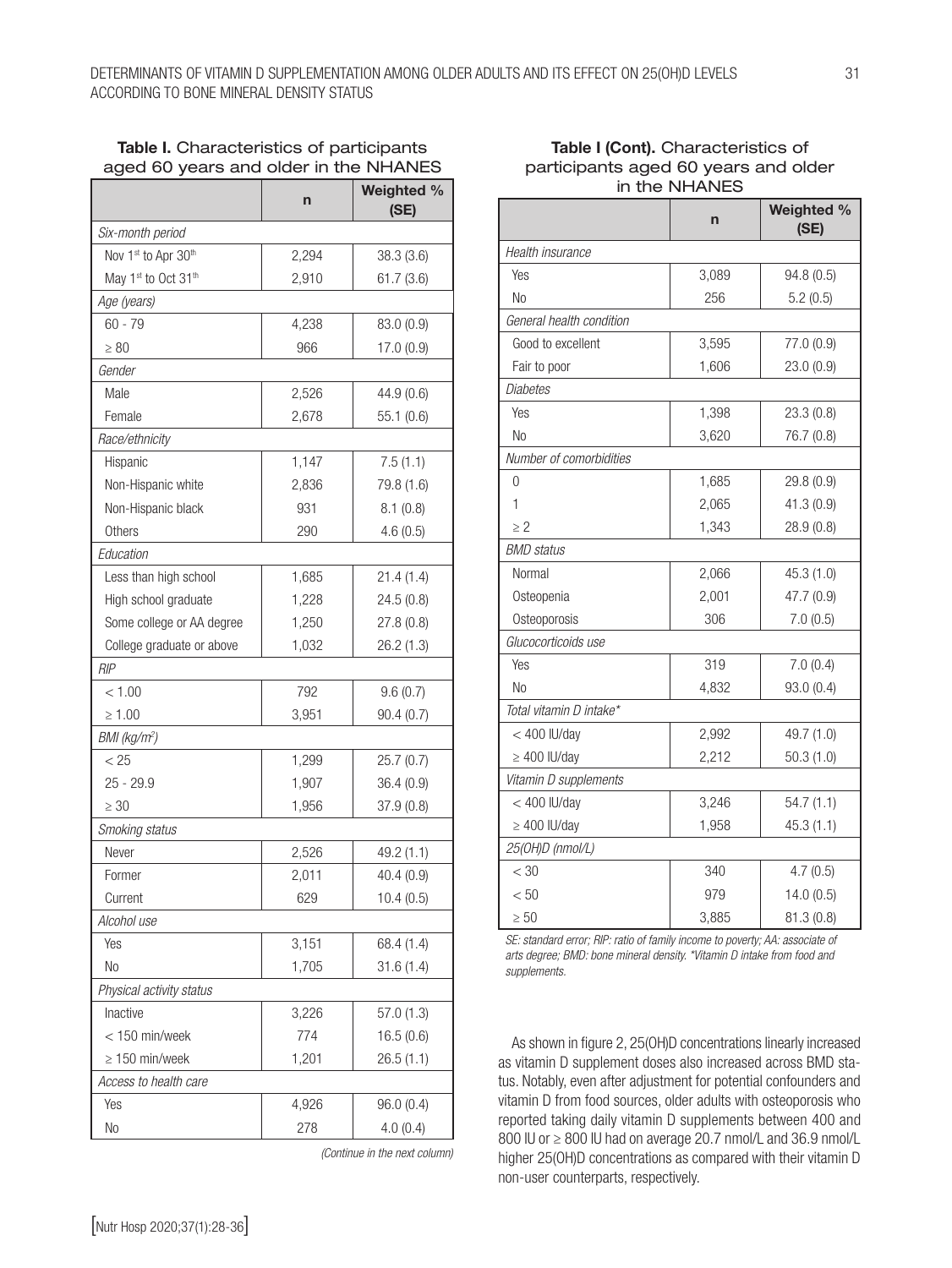among adults aged 60 years and older n Weighted  $\frac{9}{6}$  (SE)  $\frac{1}{6}$  p value *Six-month period* 0.345 Nov 1st to Apr  $30^{th}$  2,294 52.1 (2.1) May 1<sup>st</sup> to Oct 31<sup>th</sup> 2,910 54.5 (1.5) *Age (years)* 0.380 60 - 79 4,238 53.2 (1.3)  $> 80$  966 55.1 (2.1) *Gender*  $|$  < 0.0001 Male 2,526 46.9 (1.7) Female 2,678 58.9 (1.3) *Race/ethnicity* < 0.0001 Hispanic 1,147 34.4 (1.6) Non-Hispanic white  $\begin{array}{|c|c|c|c|c|c|} \hline 2,836 & 57.5 & (1.4) \hline \end{array}$ Non-Hispanic black 1931 36.2 (1.9) Others 290 46.8 (3.9) *Education* < 0.0001 Less than high school  $\begin{vmatrix} 1,685 & 38.9 & (2.1) \end{vmatrix}$ High school graduate  $\begin{vmatrix} 1,228 & 51.7 & (2.2) \\ 1,228 & 51.7 & (2.2) \end{vmatrix}$ Some college or AA degree  $\begin{vmatrix} 1,250 & 56.4 & (1.4) \end{vmatrix}$ College graduate or above  $\begin{vmatrix} 1,032 & 64.3 \\ 1,032 & 64.3 \end{vmatrix}$ *RIP* < 0.0001  $< 1.00$  792 35.8 (2.8)  $\geq 1.00$   $\qquad \qquad$  3.951 55.8 (1.4) *BMI (kg/m2*  $< 0.005$  $< 25$  1,299 58.9 (1.9) 25 - 29.9 1,907 52.7 (1.9)  $\geq$  30 1,956 50.6 (1.7) *Smoking status* < 0.0001 Never 2,526 56.1 (1.6) Former 2,011 54.6 (1.7) Current 629 37.1 (2.5) *Alcohol use* < 0.005 Yes 2,151 55.5 (1.3) No 1,705 51.2 (1.6) *Physical activity status* < 0.0001 Inactive 3,226 47.0 (1.4)  $<$  150 min/week 774 58.5 (2.3)  $\geq$  150 min/week 1,201 64.6 (2.1) Access to health care  $\vert$  < 0.005 Yes 2.4,926 54.3 (1.3) No 278 35.5 (4.8)

Table II. Vitamin D supplementation use

*(Continue in the next column)*

Table II (Cont). Vitamin D supplementation use among adults aged 60 years and

| older                   |                    |          |  |  |  |
|-------------------------|--------------------|----------|--|--|--|
| n                       | Weighted<br>% (SE) | p value  |  |  |  |
|                         |                    | < 0.0001 |  |  |  |
| 3,089                   | 54.9 (1.7)         |          |  |  |  |
| 256                     | 33.0(5.6)          |          |  |  |  |
|                         |                    | < 0.0001 |  |  |  |
| 3,595                   | 57.3(1.2)          |          |  |  |  |
| 1,606                   | 40.9(2.1)          |          |  |  |  |
|                         |                    | < 0.0001 |  |  |  |
| 1,398                   | 44.0 (1.9)         |          |  |  |  |
| 3,620                   | 56.5(1.4)          |          |  |  |  |
| Number of comorbidities |                    |          |  |  |  |
| 1,685                   | 48.9 (1.7)         |          |  |  |  |
| 2,065                   | 55.2(1.4)          |          |  |  |  |
| 1,343                   | 56.5(0.8)          |          |  |  |  |
|                         |                    | < 0.005  |  |  |  |
| 2,066                   | 51.5(1.5)          |          |  |  |  |
| 2,001                   | 56.7(1.7)          |          |  |  |  |
| 306                     | 54.4 (3.0)         |          |  |  |  |
| Glucocorticoids use     |                    |          |  |  |  |
| 319                     | 65.8 (2.9)         |          |  |  |  |
| 4,832                   | 52.7(1.3)          |          |  |  |  |
|                         |                    |          |  |  |  |

*RIP: ratio of family income to poverty; AA: associates of arts; BMD: bone mineral density. Parentheses represent the standard errors of the estimates.* 

# **DISCUSSION**

The present findings indicate that, overall, 52 % of U.S. older adults reported taking vitamin D supplements in the previous 30 days. However, vitamin D supplements use differed across demographic, behavioral risk factors, and certain health characteristics of the participants. Indeed, after adjustment for potential confounders, higher odds of vitamin D supplement use were seen among women, non-Hispanic whites, those with college education, never smokers, and subjects physically active than those who did not meet these criteria. Consistent with our findings, Wallace et al. reported that vitamin D disparities in the U.S. were mostly related to gender, race, household income level, and weight classification (23). Espino et al., in a study conducted among older Mexican Americans in the Southwestern U.S., demonstrated that gender, number of comorbidities, and treatment of osteoporosis were factors associated with increased odds of using calcium/vitamin D supplements (14). Among Canadians aged 45 years and older who participated in the Community Health Survey during 2008-2009, women had higher odds of vitamin D supplement use than men in all age groups. Moreover, vitamin D supplement use was also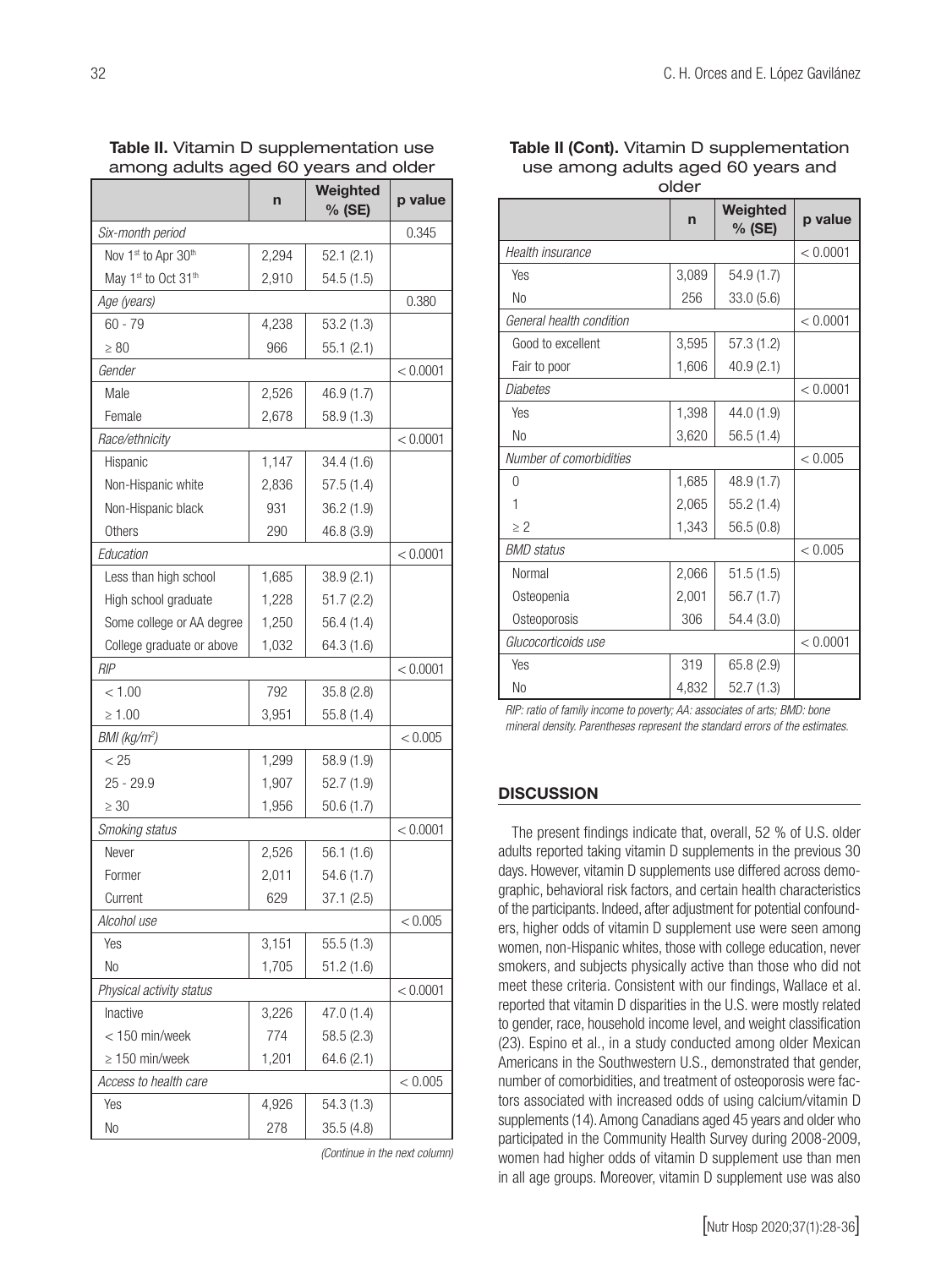|                            | <b>Crude OR</b><br>$(95 \% CI)$ | <b>Adjusted OR</b><br>(95 % CI) |
|----------------------------|---------------------------------|---------------------------------|
| Gender                     |                                 |                                 |
| Male                       | 1.00                            | 1.00                            |
| Female                     | 1.62 (1.42, 1.86)               | 1.84 (1.39, 2.45)*              |
| Race/ethnicity             |                                 |                                 |
| Hispanic                   | 1.00                            | 1.00                            |
| Non-Hispanic white         | 2.58 (2.14, 3.11)               | 1.70 (1.23, 2.36)*              |
| Non-Hispanic black         | 1.08 (0.86, 1.35)               | 0.89(0.57, 1.40)                |
| Others                     | 1.68 (1.18, 2.38)               | 1.68 (0.98, 2.88)               |
| Education                  |                                 |                                 |
| Less than high school      | 1.00                            | 1.00                            |
| High school graduate       | 1.67 (1.35, 2.07)               | 1.20 (0.83, 1.74)               |
| Some college or AA degree  | 2.03 (1.67, 2.45)               | 1.31 (0.09, 1.89)*              |
| College graduate or above  | 2.82 (2.34, 2.41)               | 1.81 (1.16, 2.82)*              |
| <b>RIP</b>                 |                                 |                                 |
| < 1.00                     | 1.00                            | 1.00                            |
| $\geq 1.00$                | 2.26 (1.71, 2.97)               | 1.48 (0.99, 2.22)               |
| $BMl$ (kg/m <sup>2</sup> ) |                                 |                                 |
| < 25                       | 1.00                            | 1.00                            |
| $25 - 29.9$                | 0.77(0.64, 0.94)                | 0.84(0.63, 1.11)                |
| $\geq 30$                  | $0.71$ (0.60, 0.85)             | $0.82$ (0.59, 1.15)             |
| Smoking status             |                                 |                                 |
| Never                      | 2.16 (1.70, 2.73)               | 1.78 (1.19, 2.66)*              |
| Former                     | 2.03 (1.60, 2.57)               | 1.94 (1.25, 3.03)*              |
| Current                    | 1.00                            | 1.00                            |
| Alcohol use                |                                 |                                 |
| Yes                        | 1.18 (1.07, 1.31)               | $1.36(1.10, 1.70)^{*}$          |
| No                         | 1.00                            | 1.00                            |
| Physical activity status   |                                 |                                 |
| Inactive                   | 1.00                            | 1.00                            |
| $<$ 150 min/week           | 1.59 (1.27, 1.99)               | $1.43(1.04, 1.96)$ *            |
| $\geq 150$ min/week        | 2.06 (1.68, 2.52)               | 1.73 (1.23, 2.41)*              |
| Health insurance           |                                 |                                 |
| Yes                        | 2.27 (1.36, 3.77)               | 1.59 (0.94, 2.68)               |
| No                         | 1.00                            | 1.00                            |
| General health condition   |                                 |                                 |
| Good to excellent          | 1.93 (1.63, 2.29)               | 1.28 (0.99, 1.64)               |
| Fair to poor               | 1.00                            | 1.00                            |
| Diabetes                   |                                 |                                 |
| Yes                        | $0.60$ (0.52, 0.70)             | $0.81$ (0.59, 1.10)             |
| No                         | 1.00                            | 1.00                            |

# Table III. Determinants of vitamin D supplement use among U.S. older adults

*(Continue in the next column)*

|                            | <b>Crude OR</b><br>$(95 \% CI)$ | <b>Adjusted OR</b><br>(95 % CI) |  |
|----------------------------|---------------------------------|---------------------------------|--|
| Number of comorbidities    |                                 |                                 |  |
| N                          | 1.00                            | 1.00                            |  |
|                            | 1.28 (1.11, 1.47)               | 1.23 (0.95, 1.59)               |  |
| $\geq$ 2                   | 1.35 (1.10, 1.66)               | $1.60$ (1.11, 2.30)*            |  |
| <b>BMD</b> status          |                                 |                                 |  |
| Normal                     | 1.00                            | 1.00                            |  |
| Osteopenia                 | 1.23 (1.06, 1.42)               | 0.95(0.72, 1.23)                |  |
| Osteoporosis               | 1.12 (0.87, 1.44)               | 0.76(0.48, 1.18)                |  |
| Ever taken cortisone daily |                                 |                                 |  |
| Yes                        | 1.72 (1.30, 2.29)               | 1.67(0.98, 2.85)                |  |
| No                         | 1.00                            | 1.00                            |  |

# Table III (Cont.). Determinants of vitamin D supplement use among U.S. older adults

*RIP: ratio of family income to poverty; AA: associate of arts degree; BMD: bone mineral density. Models adjusted simultaneously for all variables shown in the table. \*Represents statistically significant odds ratios.*

prevalent among participants with higher level of education and household income, and among those with chronic conditions. Thus, the authors concluded that higher income and education suggest a strong socio-economic impact with regard to purchasing vitamin D supplements or being aware of their health benefits (13).

Overall, the majority of older adults regardless of their BMD status did not meet the EAR for vitamin D with diet alone. However, this proportion decreased on average by 40 % among vitamin D supplement users. Despite this significant improvement in vitamin D intake while taking supplements, an estimated 49 % of older adults did not meet the EAR for vitamin D. Similarly, a previous study reported a high prevalence of inadequate vitamin D intake across all ages and genders, which was significantly decreased by using vitamin D supplements (23). Recently, Blumberg et al. demonstrated that the prevalence of vitamin D intake inadequacy decreased from 92.5 % with food only to 17.3 % when vitamin D supplements were added. In addition, as compared with vitamin D supplement nonusers, participants who reported taking vitamin D supplements 21 or more days decreased the odds of having vitamin D deficiency by 76 % (24).

Of relevance, vitamin D supplement use was prevalent in 56 % and 54 % of older adults with osteopenia and osteoporosis, respectively. Consistent with our findings, previous studies have reported a low prevalence of vitamin D supplementation ranging from 51 % to 54 % among European postmenopausal women with osteoporosis (25,26). Similarly, in a large study conducted among postmenopausal North American women receiving osteoporosis therapy, 40.5 % of the participants reported taking vitamin D supplements in doses < 400 IU per day (27). Despite this evidence, the present results indicate that 25(OH)D concentrations significantly increased as vitamin D supplement doses also increased even in subjects with low bone mass.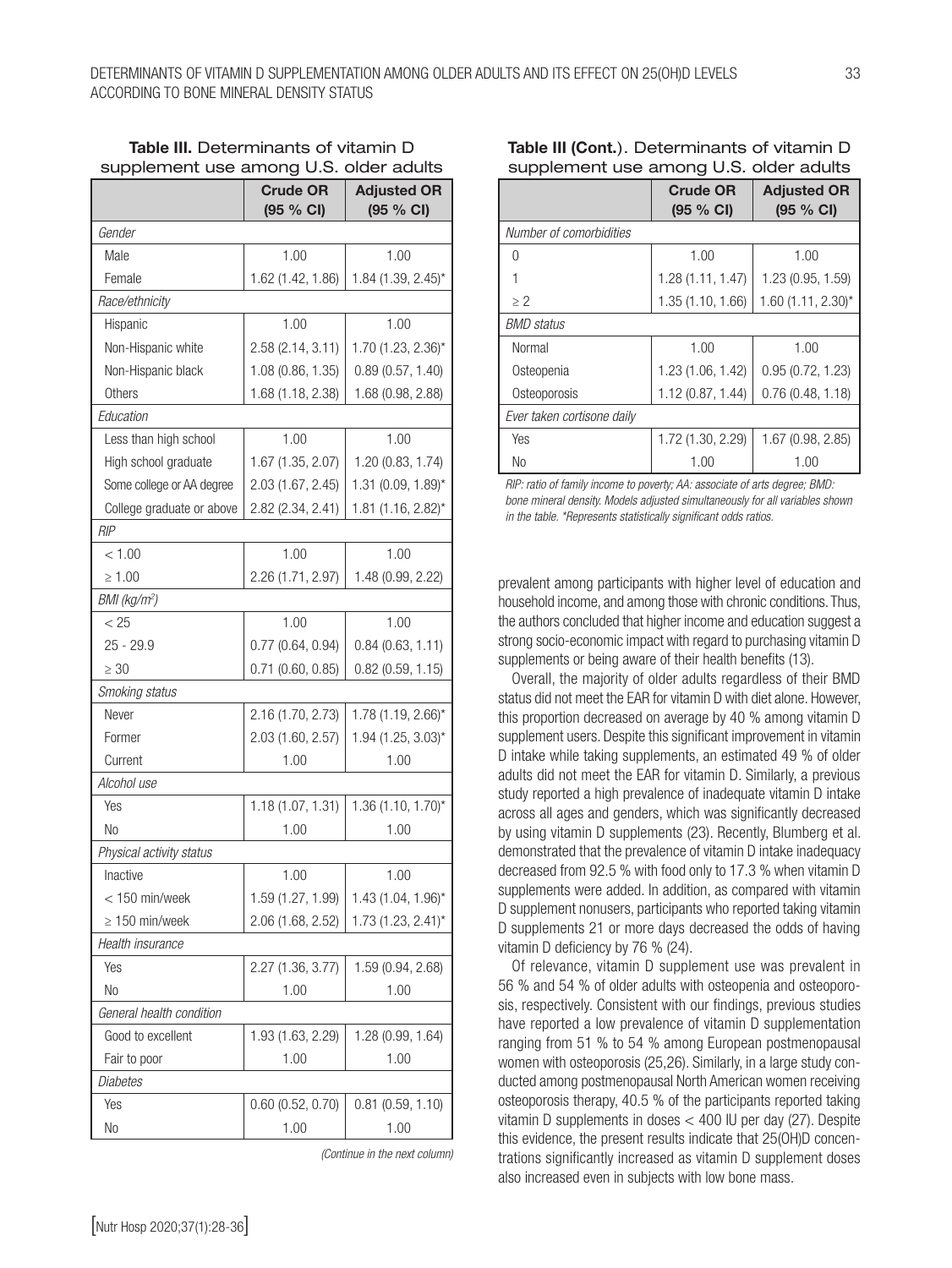

# Figure 1.

Intakes below the EAR for vitamin D according to BMD status in older adults.



# Figure 2.

25(OH)D concentrations according to vitamin D supplements and BD status.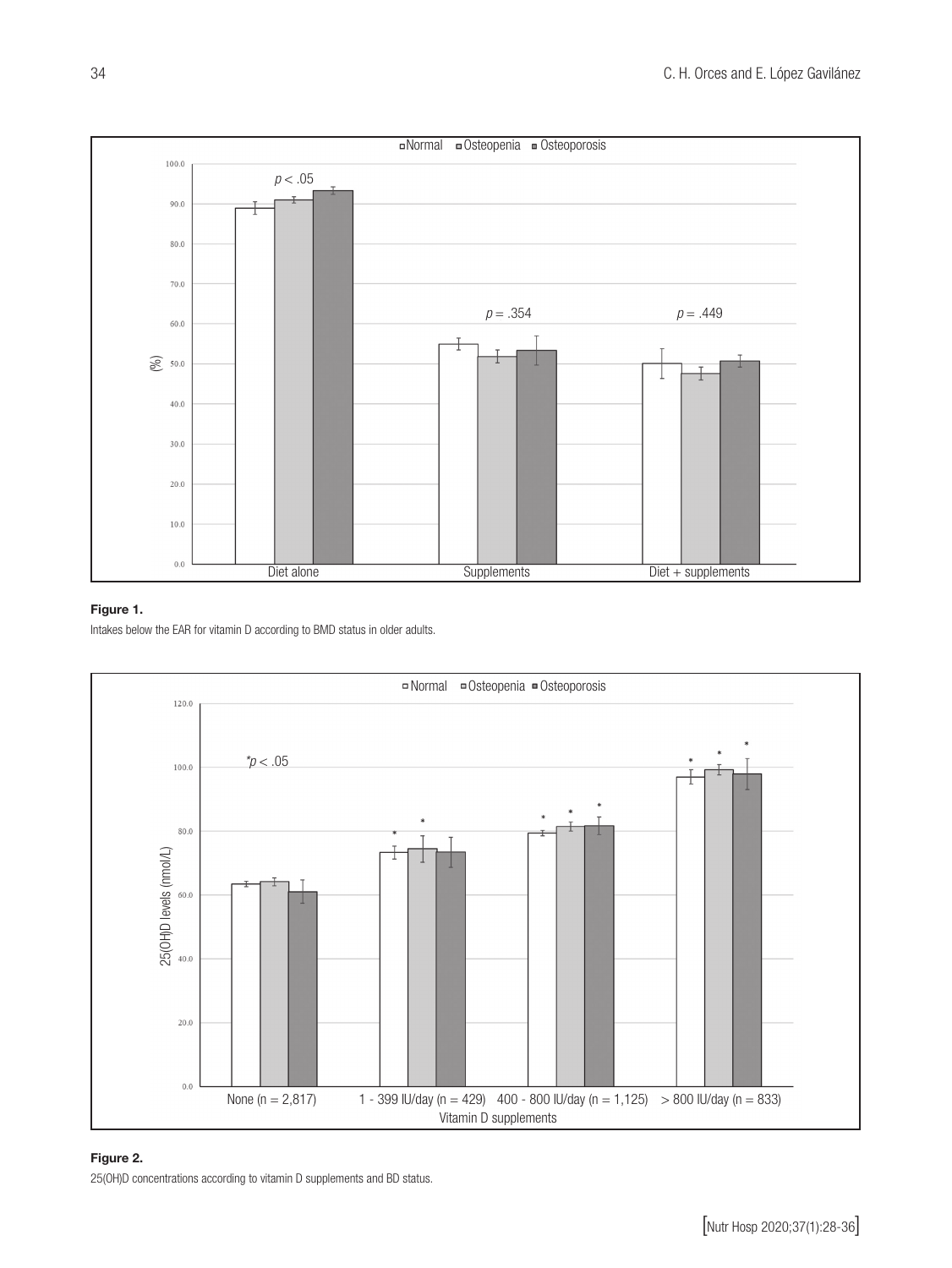For instance, after accounting for potential confounders, participants with normal BMD, osteopenia, and osteoporosis who reported not taking vitamin D supplements had on average 25(OH) D concentrations at 63.4, 64.1, and 61 nmol/L, which significantly increased by 25 %, 26 %, and 33 % among those taking vitamin D supplements between 400 and 800 IU per day, respectively.

The National Osteoporosis Foundation guidelines for the management of osteoporosis recommend a daily vitamin D intake between 800 and 1,000 IU for adults aged 50 years and older (28). Previously, the Institute of Medicine reported a dietary allowance for vitamin D of 600 IU for subjects aged 57-70 years, and of 800 IU for those  $>$  70 years (22). Likewise, the present study results suggest that vitamin D supplements between 400 and 800 IU per day may be adequate to reach optimal 25(OH) D concentrations among older adults, irrespective of their BMD status. Although older adults who reported taking vitamin D supplements in doses > 800 IU per day reached the highest 25(OH)D concentrations, a recent 3-year randomized clinical trial of 3 daily doses of vitamin D (400, 4,000, and 10,000 IU) conducted among healthy Canadians aged 55 to 70 years failed to demonstrate a positive effect of vitamin D on volumetric BMD and estimated bone strength at the radius and tibia. Moreover, non-significant changes in areal BMD at the total hip were found following high-dose vitamin D supplementation (29). Similarly, a systematic review and meta-analysis of trials assessing the effects of vitamin D supplementation on BMD reported that vitamin D effects were greater in studies where participants had lower baseline 25(OH) D concentrations, were given smaller vitamin D doses, and were not given calcium (30).

Several limitations should be mentioned while interpreting the study results. First, the temporal relationship of the study findings may not be established due to the NHANES cross-sectional design. Second, participants self-reported their demographic, lifestyle, and certain health characteristics, which may have been a source of recall bias. Third, the type of vitamin D supplementation may not be determined because the total dietary supplement use data combine ergocalciferol and cholecalciferol. Fourth, sunlight exposure, sunscreen use, and skin reaction to the sun after non-exposure, which may significantly affect the synthesis of vitamin D, were not reported. Finally, the effect of latitude on 25(OH)D concentrations was unknown. However, serum 25(OH)D samples in the NHANES are collected from May through October in the northern U.S., and from November through April in the southern U.S.

In conclusion, demographic and healthy lifestyle characteristics are the main determinants of vitamin D supplementation among U.S. older adults. Moreover, even among subjects with decreased bone mass, vitamin D supplementation at between 400 and 800 IU per day seems to be adequate to achieve sufficient 25(OH)D concentrations.

#### REFERENCES

1. Holick MF. Vitamin D deficiency. N Engl J Med 2007;357:266-81. DOI: 10.1056/NEJMra070553

- 2. Hirani V, Cumming RG, Le Couteur DG, Naganathan V, Blyth F, Handelsman DJ, et al. Low levels of 25-hydroxy vitamin D and active 1,25-dihydroxyvitamin D independently associated with type 2 diabetes mellitus in older Australian men: the Concord Health and Ageing in Men Project. J Am Geriatr Soc 2014;62:1741-7. DOI: 10.1111/jgs.12975
- 3. Shea MK, Houston DK, Tooze JA, Davis CC, Johnson MA, Hausman DB, et al. Health, Aging and Body Composition Study. Correlates and prevalence of insufficient 25 hydroxyvitamin D status in black and white older adults: the health, aging and body composition study. J Am Geriatr Soc 2011;59:1165- 74. DOI: 10.1111/j.1532-5415.2011.03476.x
- 4. Bischoff-Ferrari HA, Dietrich T, Orav EJ, Dawson-Hughes B. Positive association between 25-hydroxy vitamin D levels and bone mineral density: a population-based study of younger and older adults. Am J Med 2004;116:634-9. DOI: 10.1016/j.amjmed.2003.12.029
- 5. Kuchuk N, Pluijm SM, van Schoor NM, Looman CW, Smit JH, Lips P. Relationships of serum 25-hydroxyvitamin D to bone mineral density and serum parathyroid hormone and markers of bone turnover in older persons. J Clin Endocrinol Metab 2009;94:1244-50. DOI: 10.1210/jc.2008-1832
- 6. Herrick KA, Storandt RJ, Afful J, Pfeiffer CM, Schleicher RL, Gahche JJ, et al. Vitamin D status in the United States, 2011-2014. Am J Clin Nutr 2019;1(110):150-7. DOI: 10.1093/ajcn/nqz037
- 7. McCarroll K, Beirne A, Casey M, McNulty H, Ward M, Hoey L, et al. Determinants of 25-hydroxyvitamin D in older Irish adults. Age Ageing 2015;44:847- 53. DOI: 10.1093/ageing/afv090
- 8. Hill TR, Granic A, Davies K, Collerton J, Martin-Ruiz C, Siervo M, et al. Serum 25-hydroxyvitamin D concentration and its determinants in the very old: the Newcastle 85+ Study. Osteoporos Int 2016;27:1199-208. DOI: 10.1007/ s00198-015-3366-9
- 9. Greene-Finestone LS, Berger C, de Groh M, Hanley DA, Hidiroglou N, Sarafin K, et al. 25-Hydroxyvitamin D in Canadian adults: biological, environmental, and behavioral correlates. Osteoporos Int 2011;22:1389-99. DOI: 10.1007/ s00198-010-1362-7
- 10. Lee S, Lee E, Maneno MK, Johnson AA, Wutoh AK. Predictive Factors of Vitamin D Inadequacy among Older Adults in the United States. Int J Vitam Nutr Res 2019;89:55-61. DOI: 10.1024/0300-9831/a000564
- 11. Laird E, O'Halloran AM, Carey D, Healy M, O'Connor D, Moore P, et al. The Prevalence of Vitamin D Deficiency and the Determinants of 25(OH)D Concentration in Older Irish Adults: Data from The Irish Longitudinal Study on Ageing (TILDA). J Gerontol A Biol Sci Med Sci 2018;73:519-25. DOI: 10.1093/gerona/glx168
- 12. Brouwer-Brolsma EM, Vaes AMM, van der Zwaluw NL, van Wijngaarden JP, Swart KMA, Ham AC, et al. Relative importance of summer sun exposure, vitamin D intake, and genes to vitamin D status in Dutch older adults: The B-PROOF study. J Steroid Biochem Mol Biol 2016;164:168-76. DOI: 10.1016/j.jsbmb.2015.08.008
- 13. McCormack D, Mai X, Chen Y. Determinants of vitamin D supplement use in Canadians. Public Health Nutr 2017;20:1768-74. DOI: 10.1017/ S1368980015001950
- 14. Espino DV, Liliana Oakes S, Owings K, Markides KS, Wood R, Becho J. Factors associated with use of calcium and calcium/vitamin D supplements in older Mexican Americans: Results of the Hispanic EPESE study. Am J Geriatr Pharmacother 2010;8:161-9. DOI: 10.1016/j.amjopharm.2010.04.001
- 15. https://www.cdc.gov/nchs/nhanes/index.htm [Accessed August 2, 2019].
- 16. U.S. Department of Health and Human Services. 2008 Physical Activity Guidelines for Americans. ODPHP publication no. U0036. 2008:1–61.
- 17. American Diabetes Association. Diagnosis and classification of diabetes mellitus: Diabetes Care 2010;33:S62-9. DOI: 10.2337/dc10-S062
- 18. https://wwwn.cdc.gov/Nchs/Nhanes/2013-2014/DXXFEM H.htm. [Accessed August 2, 2019].
- 19. Looker AC, Melton LJ 3rd, Harris TB, Borrud LG, Shepherd JA. Prevalence and trends in low femur bone density among older US adults: NHANES 2005- 2006 compared with NHANES III. J Bone Miner Res 2010;25:64-71. DOI: 10.1359/jbmr.090706
- 20. https://wwwn.cdc.gov/Nchs/Nhanes/2013-2014/DSQTOT\_H.htm. [Accessed August 2, 2019].
- 21. https://wwwn.cdc.gov/Nchs/Nhanes/VitaminD/AnalyticalNote.aspx. Accessed August 9, 2019.
- 22. Ross AC, Taylor CL, Yaktine AL, et al. Dietary Reference Intakes for Calcium and Vitamin D. The National Academies Press. Washington, DC; 2011.
- 23. Wallace TC, Reider C, Fulgoni VL 3rd. Calcium and vitamin D disparities are related to gender, age, race, household income level, and weight classification but not vegetarian status in the United States: Analysis of